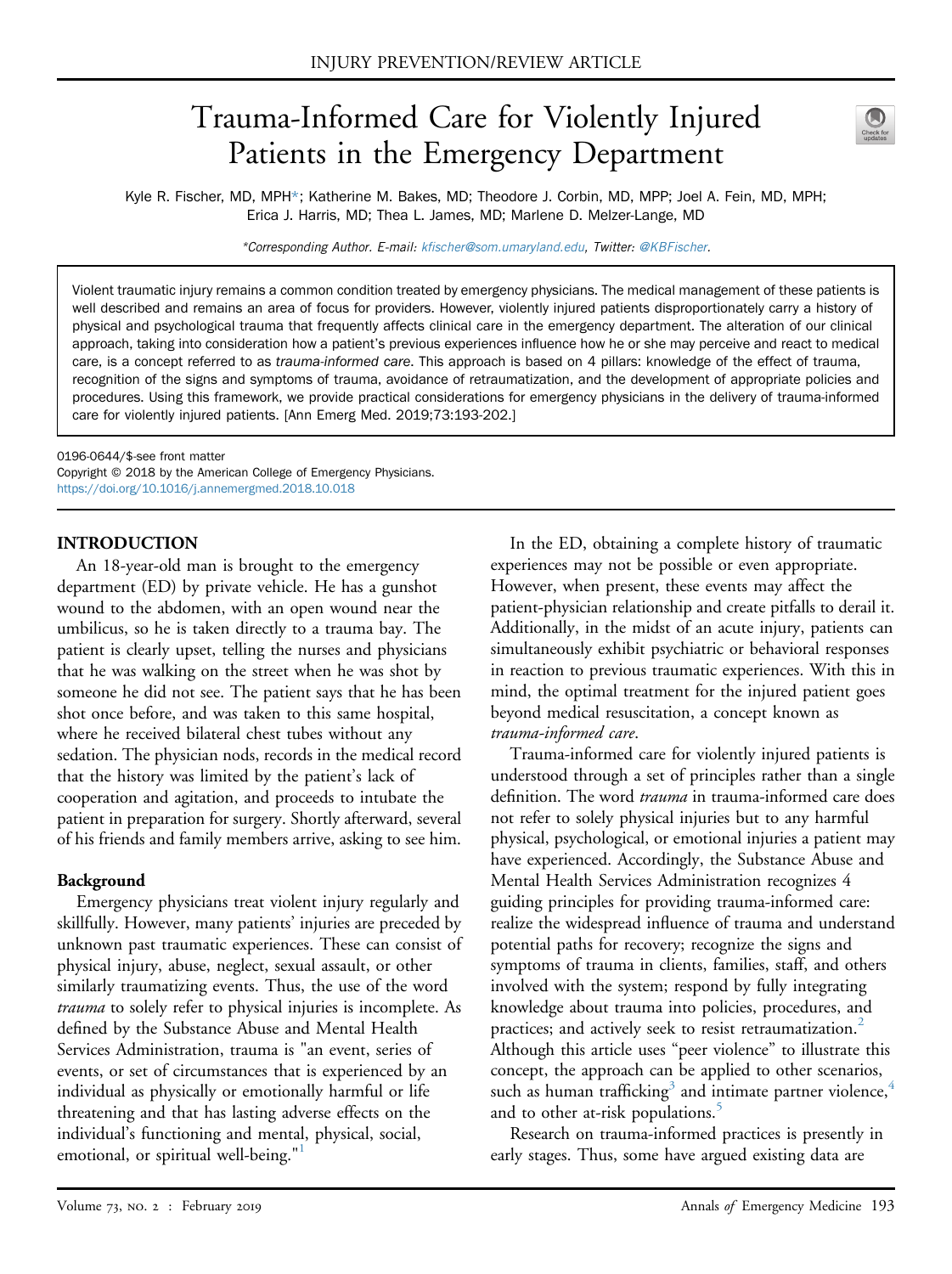insufficient to promote trauma-informed care models above specific patient needs or social services.<sup>[6](#page-7-5)</sup> Others note that resistance from some concerned misapplication could lead to a patronizing approach to patient care.<sup>[7](#page-7-6)</sup> Still, early findings suggest that integration of trauma-informed principles into emergency care can improve bedside quality of care and long-term patient outcomes. This review will describe the Substance Abuse and Mental Health Services Administration's guiding principles in a manner that allows practitioners to understand the scope of trauma, recognize its signs and symptoms, and implement both clinical and systems-based responses.

# THE WIDESPREAD SCOPE OF TRAUMA

The Centers for Disease Control and Prevention estimates that 17,793 Americans died from homicide in 2015. $8$  This number is dwarfed by the more than 1.5 million nonfatal assault injuries treated in the same year. $^8$  $^8$  Interpersonal violence is not distributed evenly across the population; instead, it clusters geographically in socioeconomically disadvantaged urban neighborhoods.<sup>[9-11](#page-7-8)</sup>

This pattern leads to significant health disparities. Overall, the rate of homicide among blacks is 665% higher than that of whites.<sup>[12](#page-7-9)</sup> For injury survivors, data show that an assault is likely a symptom of a larger pattern, rather than a chance event. In a systematic review, Greene<sup>[13](#page-7-10)</sup> identified 19 studies examining the prevalence of repeated violent injury. The median violent recidivism rate was 27.3% and the highest 61.5%.

These injuries create an enduring influence on physical and emotional health.<sup>[14](#page-7-11)</sup> Acute stress disorder and posttraumatic stress disorder are common sequelae of all forms of injury. $15$  One study of gunshot wound survivors found that more than 80% reported symptoms of moderate to severe posttraumatic stress, 39% with severe intrusive thoughts and  $42\%$  with severe avoidance behaviors.<sup>16</sup> These symptoms match those experienced after other forms of trauma, such as sexual assault,  $17$  highlighting the broad applicability of trauma-informed practices.

Recurrent trauma is magnified in many US communities. Research suggests blacks have a higher lifetime prevalence of posttraumatic stress disorder compared with other ethnic groups, even after controlling for socioeconomic, clinical, and social support factors.<sup>[18](#page-7-15)</sup> One illustrative example from a predominantly black Detroit neighborhood showed that 87% of community members had been exposed to at least one traumatic event, and 17% met criteria for probable posttraumatic stress disorder.<sup>[19](#page-7-16)</sup> For comparison, the annual prevalence of

posttraumatic stress disorder in the United States is approximately 2.5%.<sup>[20](#page-7-17)</sup>

With recurrent trauma, the modern understanding of posttraumatic stress is less clear because individuals may not have a defined period "pre" and "post" trauma. One study of violently injured patients showed 50% with preinjury adverse childhood experience scores of 4 or greater, demonstrating a large burden of preexisting trauma. $^{21}$  $^{21}$  $^{21}$ Subsequent to the injury, the same patients risk repeated injury and other forms of trauma.

Despite this, disproportionately affected communities often lack access to psychiatric services, and those that are available are poorly tailored to their needs.<sup>[22](#page-7-19)</sup> Frequently, this results in self-treatment of symptoms, particularly with alcohol or cannabis. Individuals with hyperarousal symptoms commonly use marijuana in an effort to  $diminish$  symptoms.<sup>[23,24](#page-7-20)</sup> Similar usage is observed with individuals experiencing sleep difficulties.<sup>[25](#page-8-0)</sup>

Emergency care providers experience trauma in their own lives as well. Unfortunately, this often occurs in the workplace. Providers commonly receive or witness verbal abuse, threats, or personal assault while delivering clinical care.<sup>[26,27](#page-8-1)</sup> Such "vicarious trauma," or "secondary traumatic stress," can manifest as posttraumatic stress symptoms in a caregiver. Not surprisingly, a study of ED nurses demonstrated high levels of secondary traumatic stress symptoms, particularly arousal symptoms such as irritability and hypervigilance. $28$ 

Beyond secondary traumatic stress, providers risk developing compassion fatigue: diminished or lost ability to be compassionate in the clinical setting.<sup>29</sup> Research on the phenomenon is limited in emergency physicians.<sup>[30,31](#page-8-4)</sup> However, physicians with compassion fatigue experience irritability with patients, a reduced level of care, and increased mistakes.[30](#page-8-4) Some have found that access to mentorship, support from supervisors, and a positive departmental culture may mitigate compassion fatigue.<sup>29</sup> Planned debriefings after adverse outcomes have also been proposed. $32$ 

To ameliorate these risks, provider wellness should be prioritized, especially after patient deaths. Clinicians often experience grief themselves after the loss of a patient.<sup>[33](#page-8-6)</sup> Occasionally, intense "breakthrough experiences" might occur as a result of unexpected, personalizing patient details; for example, the death of a young patient of similar age to the provider's child. Given the variability and unpredictability of grief, provider support should be personalized. In particular, medical students report "extremely inadequate support" after emotionally powerful deaths.<sup>[34](#page-8-7)</sup> Among residents, 40% do not feel well prepared to manage their own feelings.<sup>[35](#page-8-8)</sup> Thus, attending physicians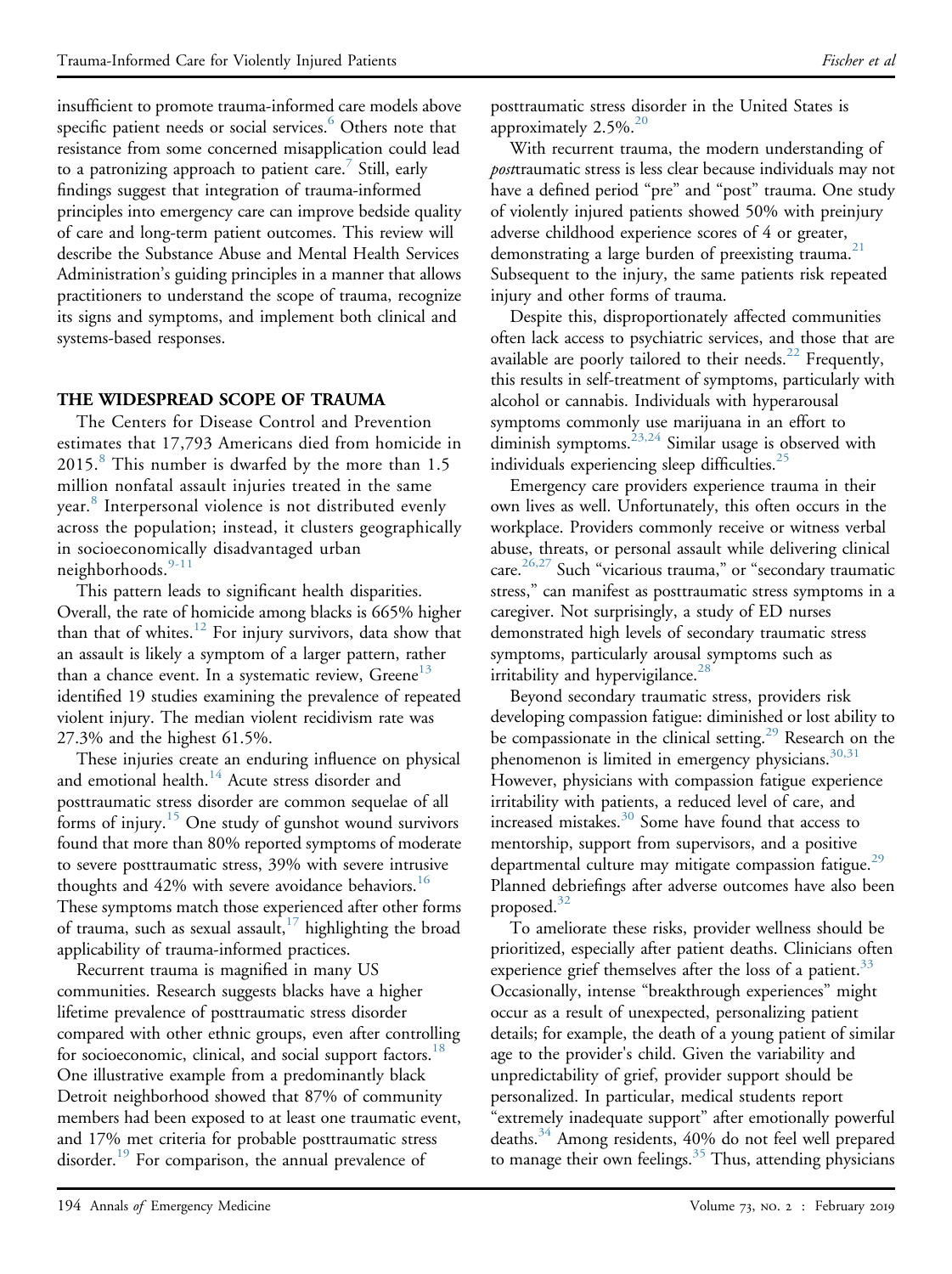should consider their role in promoting the well-being of all care team members. Depending on the intensity of an individual's emotional response, helpful strategies could range from a debriefing, a brief break, or even consideration of activating an on-call colleague to take over the remainder of the shift.

One brief intervention is the use of a "pause" after traumatic patient care scenarios, such as an unsuccessful resuscitation. A pause allows the team to acknowledge the deceased patient and the team's feelings of loss. By taking a moment to think of the dead person as a brother, sister, or son and to consider the meaning of that person's life, team members have the opportunity to support one another and foster a caring culture. $36$  Helpful phrases to use are found in [Figure 1.](#page-2-0)

## RECOGNIZING THE SIGNS AND SYMPTOMS OF TRAUMA

Trauma causes neurobiologic changes and psychosocial effects in *all* victims.<sup>[37-40](#page-8-10)</sup> This can manifest in a variety of ways that can be understood through the classically taught "fight or flight" response, with either positive (fight) or negative (flight) symptoms [\(Figure 2](#page-2-1)). $^{41,42}$  $^{41,42}$  $^{41,42}$ When physicians recognize behavioral manifestations of trauma as predictable responses to emotional pain, it allows the opportunity to counsel patients on their symptoms, communicate effectively, and better tailor the care plan. It also decreases the risk of inadvertently retraumatizing patients, which can threaten the patientphysician relationship and diminish the patients' feeling of safety.<sup>35</sup>

Acute stress symptoms often arise soon after the assault, demonstrated by a lack of focus and attention. This response can mimic symptoms of physical injury, such as acute brain injury.<sup>43</sup> Alternatively, emotional numbing can be interpreted as the patient's being uncooperative or avoidant. In either situation, considering the presence of acute stress symptoms may help physicians better develop communication and treatment strategies to navigate a frequently difficult clinical scenario.

Another common acute stress reaction is hyperarousal. This fight or flight response may result in "jumpiness," or overreaction. Often, it can lead to screaming, cursing, or

<span id="page-2-0"></span>

| <b>Helpful Phrases During Debriefing</b>                                                 |  |
|------------------------------------------------------------------------------------------|--|
| "I would like to take a brief moment for us to reflect on the loss of our patient."      |  |
| "Even though we do not know him personally, he is a member of our community,             |  |
| with friends and family who will now grieve."                                            |  |
| "Everyone should feel free to offer any words of remembrance if they'd like."            |  |
| "We might all experience this death differently. Some might be sad.                      |  |
| Some might be angry. Some might feel nothing. All reactions are normal."                 |  |
| "I'm available to offer support. Please let me know if you'd prefer to speak privately." |  |

<span id="page-2-1"></span>

| <b>Signs and Symptoms of Trauma</b> |
|-------------------------------------|
| <b>Positive Symptoms</b>            |
| Hyperarousal                        |
| Hypervigilance                      |
| Aggression                          |
| Anxiety                             |
|                                     |
| <b>Negative Symptoms</b>            |
| Withdrawal                          |
| Depression                          |
| <b>Emotional Numbing</b>            |
| Loss of empathy                     |

Figure 2. Signs and symptoms of trauma.

physical aggression, and careful de-escalation while protecting staff members from harm is imperative. Physicians should ensure that staff and patient safety is the top priority and public safety officers should be used when needed. Physicians should feel empowered to use their clinical judgment and always err on the side of caution with a safety-first response.

In making this decision, physicians should consider how a "show of force" could have benefits and risks like other medical interventions. Particularly in patients with previous trauma, this technique can exacerbate a patient's feeling of fear, hopelessness, and vulnerability, paradoxically escalating traumatic stress symptoms.<sup>[39](#page-8-12)</sup> A first step in these situations is to assess whether a patient is truly uncooperative and threatening versus manifesting signs of trauma. The threatening patient will likely require security personnel, whereas one who is emotionally distressed may be amenable to de-escalation.

As a general rule for agitated patients, to avoid contributing to psychological trauma, use of the least restrictive measures possible is recommended.<sup>44</sup> That said, an important factor in this decision is a physician's comfort in patient de-escalation. Some aspects of de-escalation are relatively uncomplicated, such as maintaining a safe, nonthreatening physical distance from the patient, using simple language, and offering patients choices. However, other aspects are more complex, 10 domains of the process having been identified [\(Figure 3](#page-3-0)).<sup>45</sup> This suggests deescalation is a skill that can be improved with education and practice.

Of course, de-escalation will not always be successful. If a patient demonstrates escalating hostility or disrespect, the provider may need to step out for advice, remove himself or Figure 1. Helpful phrases during debriefing. herself from the situation, or use security personnel. When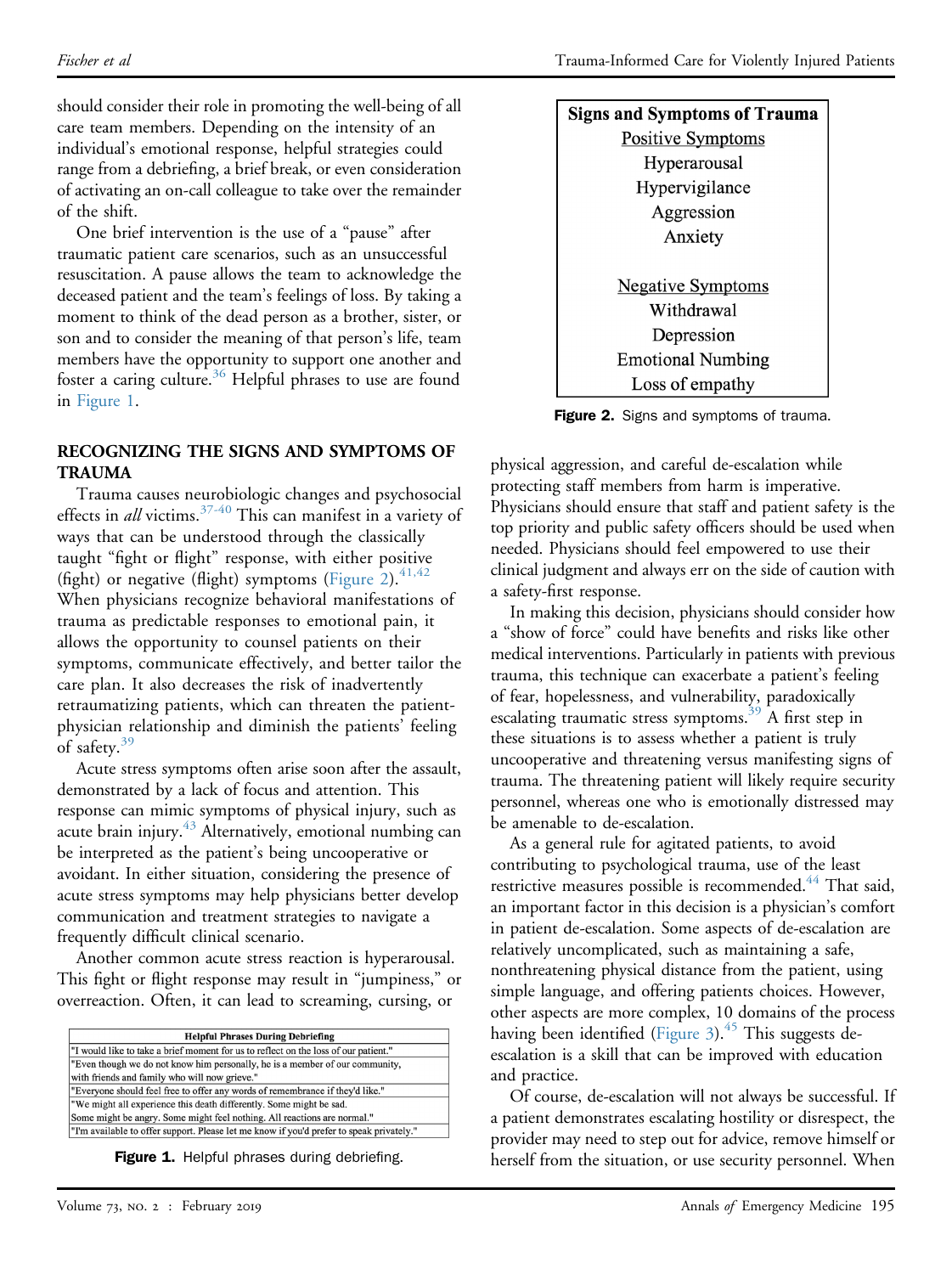# <span id="page-3-0"></span>**10 Domains of De-Escalation**

- 1. Respect personal space 2. Do not be provocative 3. Establish verbal contact 4. Be concise and repeat yourself 5. Identify wants and feelings 6. Listen closely to the patient 7. Agree or agree to disagree
- 8. Set clear limits
- 9. Offer patient choices
- 10. Debrief the patient and staff

Figure 3. Ten domains of de-escalation.

this occurs, providers should receive positive emotional support because they might see the interaction as a sign of their own inadequacy rather than the symptom of a greater social dynamic.

Physicians should set positive examples of compassionate trauma-informed care and consciously set expectations for the entire team. They have the opportunity to set the tone for ideal patient care, as well as break any myths or unhelpful behaviors that may have been modeled by earlier teachers. It is likely that many staff members are unaware of the behavioral and psychological signs and symptoms of trauma, making education and open communication necessary. This awareness is critical because any team member can potentially relieve or exacerbate traumatic experiences.

Intersecting with chronic traumatic stress and violent injury is the reality that violent acts are inherently unlawful, bringing attitudes in regard to police and the justice system into the ED. Liebschutz et al<sup>[46](#page-8-16)</sup> studied black male victims of violence and found that they have a blurred perception of the lines between health care providers and police officers. In communities that mistrust law enforcement officers, by association, victims of urban violence can hold similar feelings toward health care institutions.

Perhaps as a result of police distrust, some communities have adopted a culture of self-policing. Many victims of violence live in urban areas where the "code of the streets" dictates how one must respond to threats of aggression. $47$  Fundamental to this code is respect, to which personal assault represents a significant violation. An aggressive response after assault helps the individual regain respect; failure to do so, or "allowing yourself to be disrespected," is thought to risk revictimization. $48$  As a result, patients may arrive in the

ED primed to perceive interactions as signs of additional disrespect. In response, they might assume aggressive postures in an attempt to regain the feeling of physical or psychological safety, increasing the importance of providers' maintaining a calm, empathetic demeanor.

The code might also influence information that is shared during the clinical history. For example, explicitly asking the perpetrator's identity is unlikely to yield an answer. A response of "some dudes I don't know" is common because patients probably believe answering this line of questioning truthfully would be a form of "snitching" (ie, acting as an informant against the perpetrator). $49$  People who snitch often face retaliation and are at risk of violence or community ostracization. If the physician misinterprets this dynamic as poor cooperation or hostility, it can lead to interrogation-style questioning that will impede the therapeutic relationship.

# CLINICAL CARE IN TRAUMA

For patients, the ED experience can seem fragmented and chaotic. There are large teams with new faces, confusing medical jargon, and perhaps the fear of being judged. Some patients will be confronted with past negative experiences: the illness or death of a loved one, visits for violent injuries, or negative interactions with staff or police. The sights, sounds, smells, and procedures can all precipitate stress reactions. Thus, in addition to appropriately treating physical symptoms, clinicians and staff must use a deliberate trauma-informed approach to promote a culture of empathy and safety for all.

Given the relative infancy of trauma-informed care in emergency medicine, it is likely that many concepts will be new or even in contradiction to lessons taught or observed in medical training. For example, providers might recall instances of unprofessional behavior or rude comments targeting violently injured patients. Stereotypes such as the "knife and gun club" of trauma centers is one such example.<sup>[50](#page-8-20)</sup> Simple reflection on past experiences allows providers to reassess the utility of previously learned behaviors and practices.

Insensitive behaviors can be rooted in both implicit and explicit biases held by members of the health care team. All human beings hold some biases, either known or unconscious. Thus, providers should reflect on the attitudes and judgments they bring to different individuals and clinical scenarios because these factors affect patient interactions. We recommend that staff members participate in self-assessments to bring unconscious biases to light. $51$ Online tools such as Project Implicit $51$  are freely available for this purpose.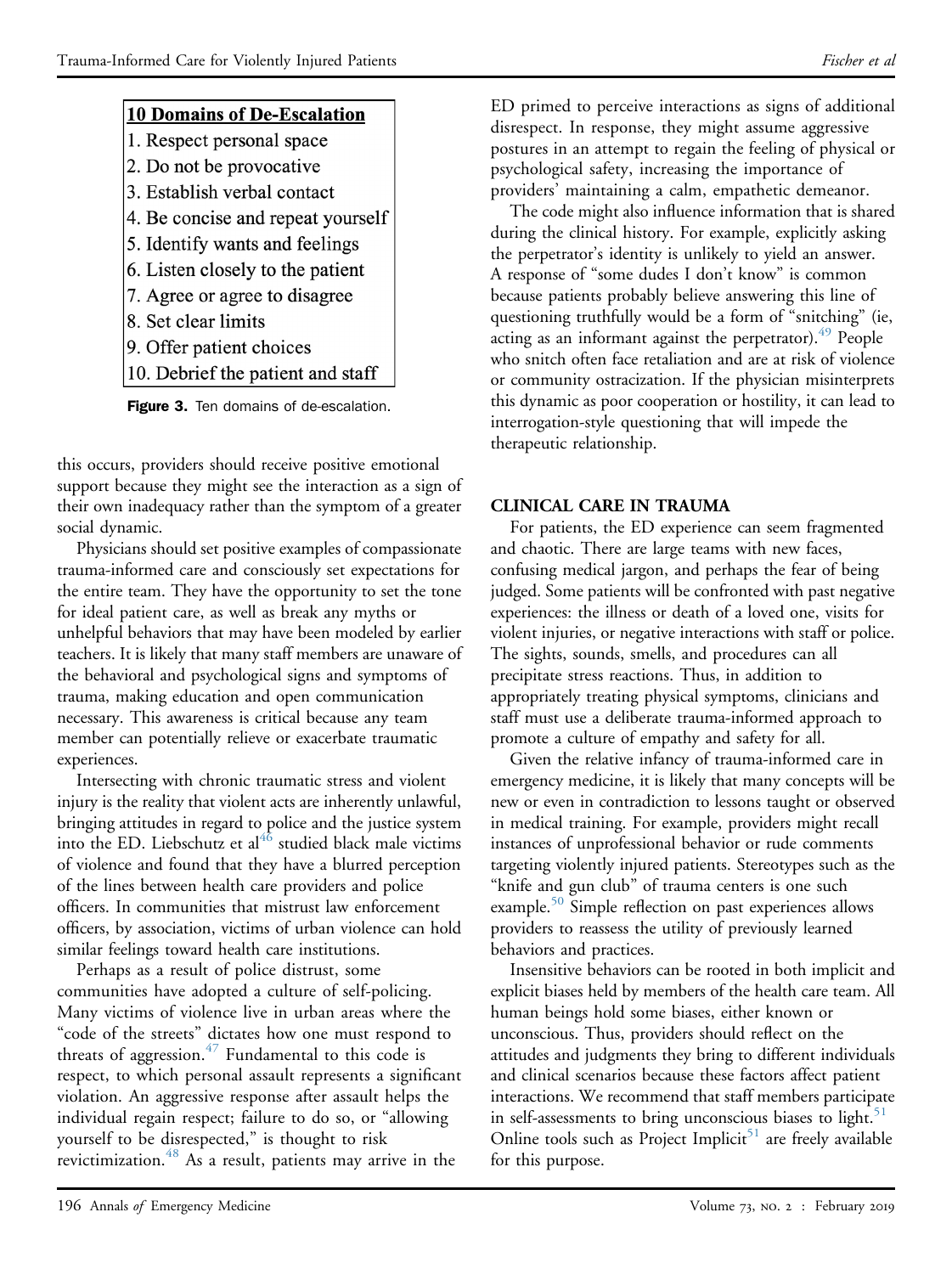One bias facing injured patients is that those with gunshot or stab wounds may be stigmatized as "bad people." Although it is true that there is some overlap between violently injured patients and those who have previously committed violent behaviors,<sup>[52](#page-8-22)</sup> it is not universal and reinforces the need for professionalism in all patient encounters. Patients might perceive the presence of bias if they overhear language considered to be "labeling," such as the term *gangbanger*. This situation creates obvious impediments to the therapeutic relationship. Physicians should model patient-centric language and provide feedback to other staff members as appropriate. Sensitive modeling is paramount to guiding the entire ED team toward trauma-informed care.

Vocabulary and body language matter greatly when providers care for injured patients who have experienced previous trauma. Sincere, empathetic communication is critical. Even subtle phrases can be retraumatizing, and well-intentioned statements can easily be misinterpreted. For example, an offhand question such as "What'd you get yourself into today?" could lead patients to assume that the provider blames them for their own injury. On the other hand, saying, "I am sorry this happened to you. Can you tell me how it happened?" confers a sense of advocacy and engenders trust.

In a more difficult situation, a provider might respond to an agitated patient with a flippant response, such as "You're not so tough." This exchange highlights the patient's vulnerability and perception of incapacitation, risking confrontation and increased aggression rather than a compliant response. Subtle gestures are equally important. For example, providers should not force patients to look them in the eye when speaking. Patients often avoid eye

contact as a protective mechanism or to show deference, rather than intending aggression or disrespect. Forced eye contact can be perceived as an act of dominance or aggression.<sup>[53](#page-8-23)</sup>

In general, trauma-informed communication requires reflection on how previous experiences influence the way patients and staff interact. Physicians should be attentive to patients' triggers, focusing on their demeanor, speech, and even pulse rate. As appropriate, these observations should be shared with others on the care team. Because communication is bidirectional, clinicians should take time to understand their own triggers. Overall awareness of these factors will provide additional tools for effective communication despite limited knowledge of a patient's previous trauma.

It is paramount for clinicians to create a safe and trusting environment. Patients and families who experience unanticipated, threatening injuries feel helpless and uncharacteristically out of control. Although the expectation of safety is assumed by physicians, it may be helpful to have an explicit conversation that expresses the ED as a secure location, protected from the assailant(s) and anyone else involved in the violent incident.

A number of well-studied approaches have been developed to ameliorate traumatic stress symptoms during and subsequent to the ED visit. In addition to medical and surgical care, the overall strategy to decrease the immediate stress response and prevent the development of posttraumatic psychological symptoms can be found in psychological first aid: connectedness, calmness, safety, structure, self-efficacy, and hope.<sup>[54,55](#page-8-24)</sup> Examples of how psychological first aid may be used are provided in the [Table](#page-4-0).

<span id="page-4-0"></span>

|  | Table. Examples of psychological first aid in the ED. |  |  |  |
|--|-------------------------------------------------------|--|--|--|
|  |                                                       |  |  |  |

| Goals         | <b>Useful Statements or Actions</b>                                                                                                                                                                                                                                                                                                                                                                                                                     |
|---------------|---------------------------------------------------------------------------------------------------------------------------------------------------------------------------------------------------------------------------------------------------------------------------------------------------------------------------------------------------------------------------------------------------------------------------------------------------------|
| Connectedness | Assign a single team member to be the primary source of communication with the patient: "I am going to stay and help you with<br>everything you go through here."<br>For pediatric patients, if feasible, allow parental presence and support.                                                                                                                                                                                                          |
| Calmness      | Minimize presence of nonparticipatory members of the care team.<br>Avoid excess noise/chatter.<br>Encourage the patient to perform slow breathing exercises.                                                                                                                                                                                                                                                                                            |
| Safety        | Provide patient a simple reminder that he or she has been removed from the site of injury: "You are in the safest place you could be<br>right now."                                                                                                                                                                                                                                                                                                     |
| Self-efficacy | Discuss care plan with patient to diminish sense of loss of control.<br>Use language that acknowledges rather than undermines the patient's defense mechanisms; for example, "You are going through a<br>tough situation" rather than "Tough it out."<br>If feasible, allow patients to provide input into decisions about care.<br>Identify resources (eg, case management, community organizations) that can facilitate recovery after stabilization. |
| Hope          | Avoid statements that may exacerbate patient feelings of self-blame.<br>Provide realistic statements of expected positive outcomes: "It will not be easy or fast, but I expect you will recover from your injuries."                                                                                                                                                                                                                                    |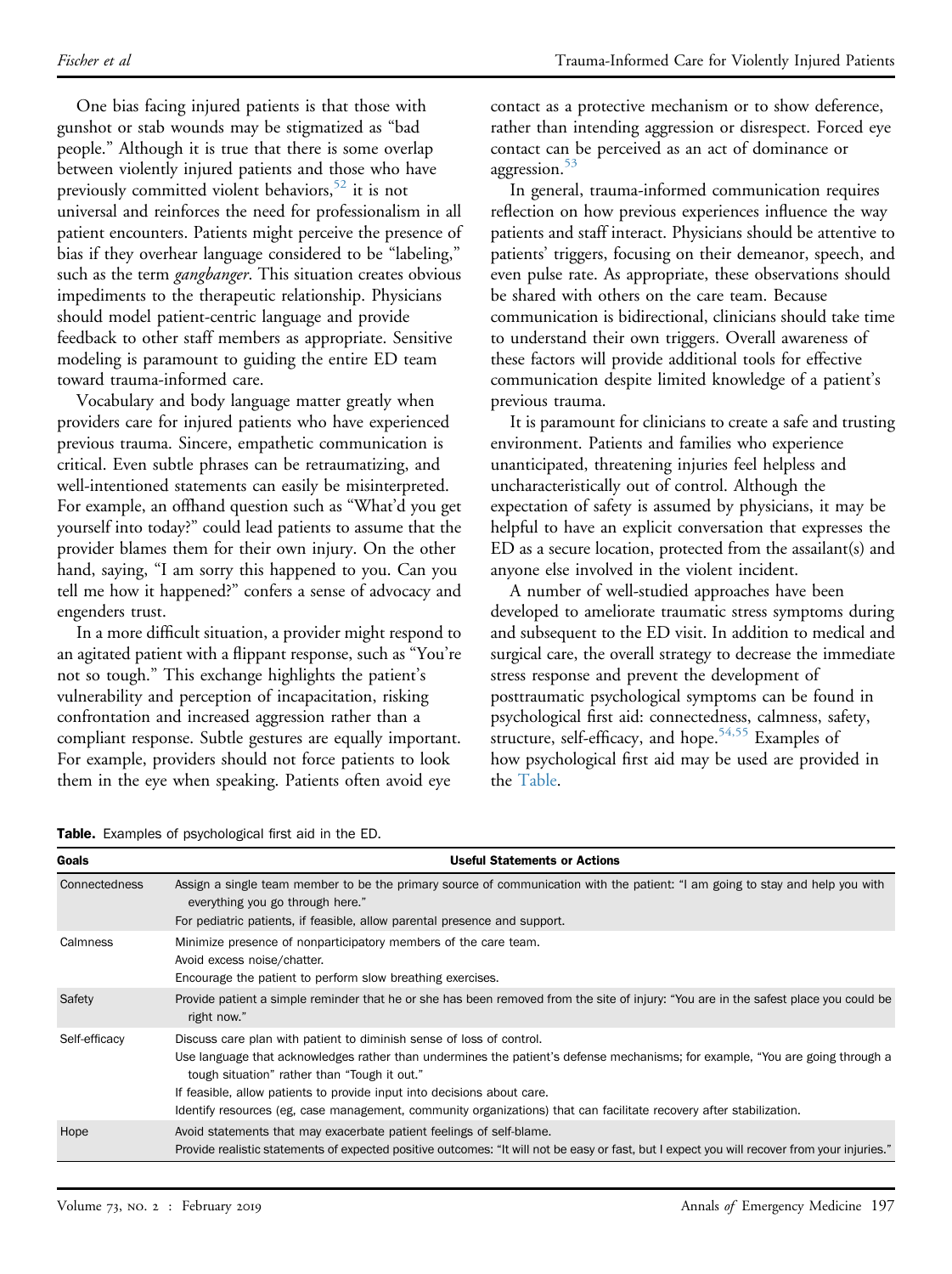Finally, beyond its role in standard clinical care, adequate pain control after acute injury helps prevent the development of traumatic stress symptoms.<sup>[56,57](#page-8-25)</sup> Addressing and reassessing pain throughout a patient's stay both maximizes comfort and provides the opportunity to build trust through concrete examples of empathetic care. Furthermore, research suggests that blacks are less likely to receive prompt analgesia compared with other ethnic groups.<sup>[58](#page-8-26)</sup> Because this same group is disproportionately victimized by violent injury, pain control may be a simple, tangible area in which to improve patient care.

Although a historical context helps explain why violent injuries occur disproportionately in urban communities, there is no standard required medical curriculum about the social determinants of health.<sup>[59,60](#page-8-27)</sup> Additionally, this training gap may be magnified by cultural barriers when ED teams do not demographically represent the communities they serve. This may be more pronounced in specific vulnerable subpopulations. For example, immigrants and undocumented patients may face language barriers and fear bias or even deportation.<sup>[61](#page-8-28)</sup> Hospital and ED leaders can improve patient care by thoughtfully identifying gaps in knowledge and undertaking deliberate efforts to create a diverse, culturally sensitive workforce [\(Figure 4](#page-5-0)). $62$ 

Hospital culture and policies often interact with patients' previous traumatic experiences. For example, ED policies express various degrees of support for parents, significant others, family, and friends to accompany patients.<sup>63</sup> Often-cited reasons include safety, crowd control, or request by police for investigations. These well-intended policies may backfire by limiting visitors who can provide emotional support for the patient. Furthermore, if the policies are not universally enforced, patients or their families may notice discrepancies and view them as evidence of bias.

Given that police officers are called to scenes involving intentional injuries, they can complicate care for violently injured patients. If a patient has an unrelated outstanding

<span id="page-5-0"></span>

| <b>Trauma-informed Systems</b>                                                                            |
|-----------------------------------------------------------------------------------------------------------|
| Education                                                                                                 |
| Incorporate education on the social determinates of health into medical school and residency training     |
| Incorporate trauma-informed care into continuing medical education offerings                              |
| Provide deescalation training to medical and non-medical support staff (nursing, security personnel, etc) |
| <b>Patient Care</b>                                                                                       |
| Develop routine screening protocols for PTSD/ASD in violently injured patients                            |
| Ensure longitudinal patient care using hospital-based violence intervention programs                      |
| Develop action plans to support providers experiencing vicarious trauma                                   |
| Ex: Planned debriefs, supported breaks from patient care, "on-call" activation for severe grief reactions |
| Institutional                                                                                             |
| Examine hiring practices if hospital and community demographics are malaligned                            |
| Ensure visitation policies balance security with patient support                                          |
| Ensure visitation policies are consistent (ex: medical vs trauma floors)                                  |
| Establish clear guidelines for staff interaction with law enforcement officers                            |

Figure 4. Trauma-informed systems. PTSD/ASD, Posttraumatic stress disorder/acute stress disorder. arrest warrant or undergoes questioning, he or she can exhibit fear or distrust. Similarly, personnel might be uncomfortable balancing confidentiality and law enforcement request for patient access. In other scenarios, physicians have a legal duty to contact law enforcement or social service agencies for suspicious injuries or other mandatory reporting requirements.

Interventions that prevent and ameliorate posttraumatic stress symptoms are being recognized increasingly by clinicians, researchers, and medical organizations such as the American College of Surgeons and the American College of Emergency Physicians (ACEP). The American College of Surgeons' publication Resources for Optimal Care of the Injured Patient states that "[e]arly screening and referral for psychotherapy and pharmacologic treatment of posttraumatic stress disorder and related comorbid depression following injury have the potential to improve symptomatic and functional outcomes. The incorporation of routine trauma center–based screening and intervention for posttraumatic stress disorder and depression is an area that could benefit from the ongoing integration of emerging data and evolving expert opinion."<sup>[64](#page-8-31)</sup>

Hospital-based violence intervention programs use a public health approach to provide equitable traumainformed care to patients and families affected by violence. These programs originated in the 1990s, and they have since proliferated, with 34 programs currently recognized worldwide as part of the National Network of Hospitalbased Violence Intervention Programs.<sup>65</sup> These programs serve as models for trauma-informed systems.

Hospital-based violence intervention programs are founded on the premise that violence must be treated simultaneously through 2 lenses: the biomedical model and the public health model. The biomedical model recognizes the chronicity of trauma, whereas the public health model aims to reduce upstream risk factors while enhancing protective factors. With this in mind, a central tenet of hospital-based violence intervention programs is that a violent injury offers the opportunity to capitalize on a teachable moment, when patients recognize the consequences of risky behaviors and are amenable to considering healthier life choices.<sup>66</sup>

Data bear out this concept: as many as 95% of violently injured patients agree to participate in hospital-based interventions.<sup>67</sup> Although hospital admission may facilitate engagement with these interventions, the majority of at-risk patients are not admitted to the hospital.<sup>68,69</sup> Given that violent injury is itself a risk factor for recurrent trauma, the ED is a critical location to begin intervention. $69,70$  Severity of illness and logistic issues often limit the intensity of initial engagement in the ED. However, hospital-based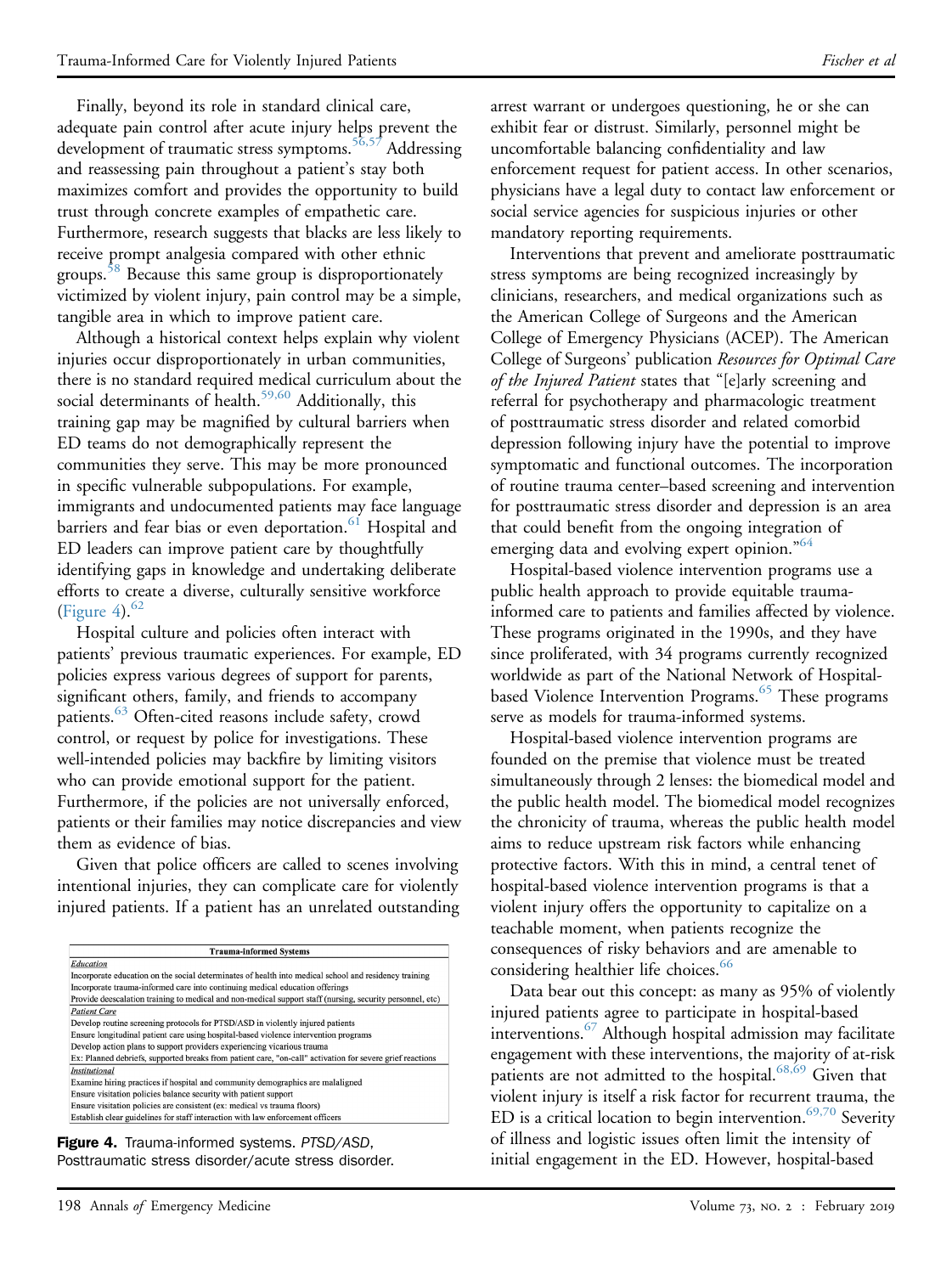violence intervention programs strive to begin the intervention as early as possible, and all programs can use the ED for patient screening and enrollment. An illustrative example is the Healing Hurt People program in Philadelphia, which maintains a robust ED presence.

At its core, the structure of hospital-based violence intervention programs is simple. A multidisciplinary team cares for patients beginning at their arrival to the ED and continues the care longitudinally to comprehensively address the patient's medical, psychological, and social needs.<sup>66</sup> The team typically consists of an emergency physician, trauma surgeon, or both; case manager; social worker; mental health professional; and a culturally competent violence intervention specialist.

Violence intervention specialists are typically individuals who have community credibility and are trained to provide trauma-informed crisis intervention and long-term case management.<sup>[69,71](#page-9-1)</sup> Their work is critical to quickly establish patient trust and secure program participation. During the initial bedside intervention, they identify any risk of imminent danger from retaliatory violence. This risk can be reduced through a range of strategies from de-escalation procedures to detailed safety planning and case management. Additionally, intervention specialists act as trusted connections between the patient and the medical team. This enhances communication and increases the ability to address concerns for the patient and family.

After a phase of crisis management and safety planning, patients receive a comprehensive needs assessment, often revealing a diversity of needs. During a 10-year period, one program found that the most frequently needed services were for mental health (51%), victim-of-crime compensation (48%), employment (36%), and housing  $(30\%)$ .<sup>[72](#page-9-2)</sup> In addition to facilitating access to these services, intervention specialists are often trained in posttraumatic stress disorder, motivational interviewing, and basic cognitive behavioral therapy.

Early research shows promising results that hospitalbased violence intervention programs have the potential to prevent repeated violent injuries. One ED-based randomized controlled trial found that 8.1% of participants were subsequently violently reinjured compared with 20.3% of controls.<sup>73</sup> One review found similarly encouraging results in the areas of reinjury, retaliation, and substance use postinjury.<sup>74</sup> However, further research is necessary because the existing literature is limited. Several evaluation challenges exist, including long-term patient follow-up, intervention funding, and ethical challenges surrounding study designs.<sup>75</sup> Still, programs continue to undergo rigorous evaluations.<sup>[76](#page-9-6)</sup> If future research confirms the utility of hospital-based violence intervention programs,

physicians will still need to advocate program funding. Although preliminary research suggests hospital-based violence intervention programs to be cost-effective over time, start-up costs of approximately \$350,000 will likely remain a barrier.<sup>[77](#page-9-7)</sup>

## **CONCLUSION**

Emergency physicians are at the forefront of the violence epidemic and can be powerful voices to ensure all patients receive equitable care. Here, we provide a framework for providing high-quality, trauma-informed care and highlight opportunities for the ED to promote physical and emotional healing. To do so, providers must recognize the widespread effect of trauma, model empathetic nonjudgmental care, and advocate culturally appropriate and equitable institutional policies.<sup>1</sup>

In their roles, emergency personnel witness the cycle of violence and experience its psychological consequences.<sup>78</sup> As victims themselves, emergency staff can experience significant burnout that can lead to mental health crises, high staff turnover, and poor patient experience.<sup>[79,80](#page-9-9)</sup> Thus, a robust response to trauma requires a focus on both patients and providers. One promising approach is the use of hospital-based violence intervention programs as a venue to share trauma-informed practices to help patients and staff alike. Intervention specialists can assist staff in communicating effectively with victims of violence, helping providers feel more positive about these patient interactions while delivering culturally sensitive care. $81$ 

Overall, emergency physicians should seek to understand trauma in the context of each patient's life story while also recognizing the effect of their own trauma on the care they provide. Physicians can elevate the care of violently injured patients by becoming skilled traumainformed providers, advocating resources to address trauma in their communities, and developing local systems, such as hospital-based violence intervention programs, that increase patient access to critical mental health and social services.

An alternative course of the case vignette we presented might be this: An 18-year-old man is brought to the ED by private vehicle. He has a gunshot wound to the abdomen and is taken directly to a trauma bay. The patient is upset, telling the nurses and physicians that he was walking on the street when he was shot by someone he did not see. The physician listens to the patient's concerns and verbalizes that feeling anger is normal, but he is now in a safe environment: the ED. The patient states his only medical history is a previous gunshot wound and that he occasionally uses alcohol and marijuana. Physical examination reveals a wound near the umbilicus and scars consistent with previous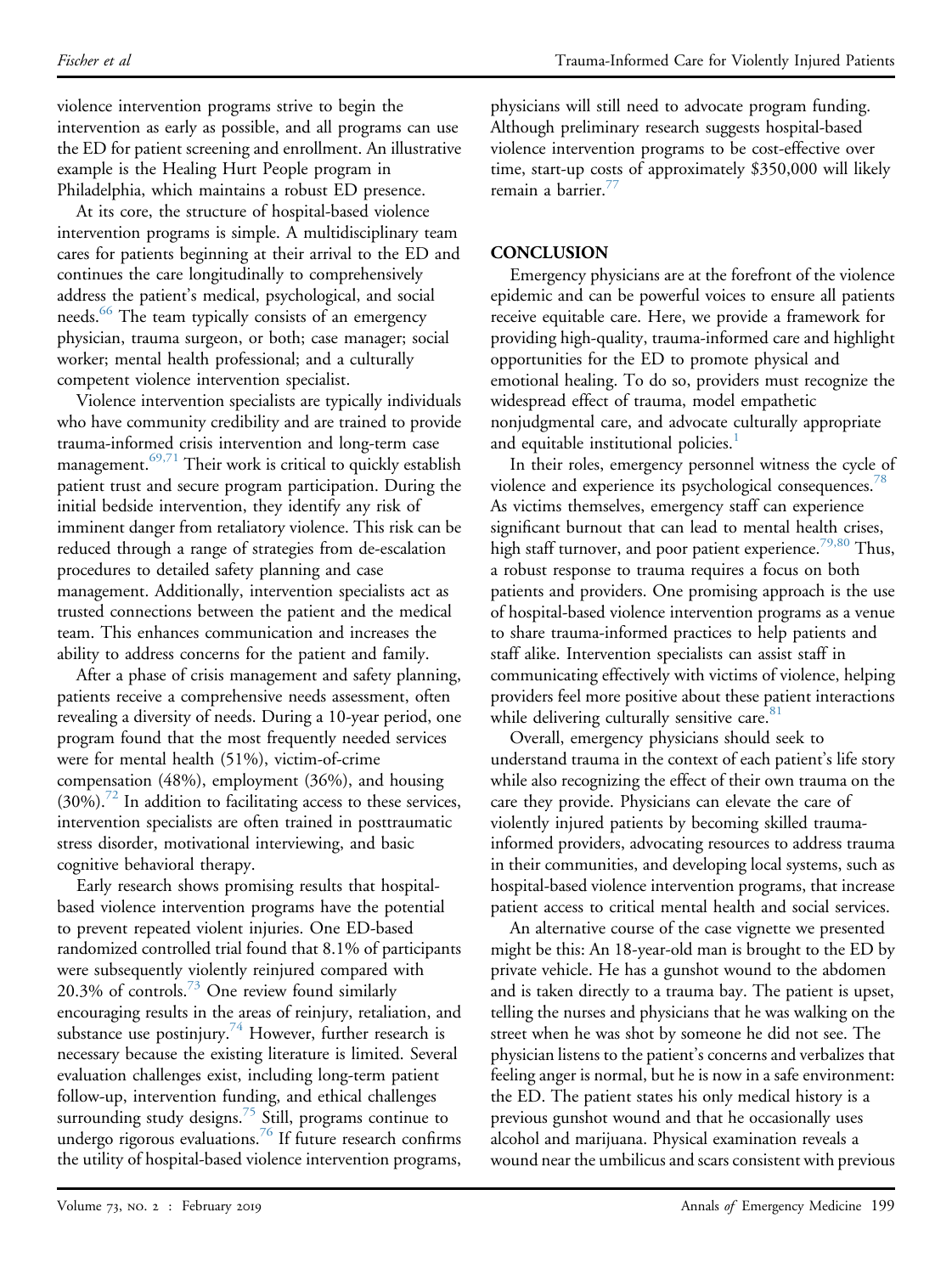chest tubes. During the assessment, the physician orders an appropriate dose of opioid analgesia. The patient is informed that his injury will require surgery, and the physician asks whether he has any questions or concerns before sedation. The patient requests that his family be informed of his condition and states he is ready to proceed. Intubation is successful, and the patient proceeds to the operating room. After a successful operation, the patient enrolls in a hospital-based violence intervention program. In the program, the patient recognizes symptoms of posttraumatic stress disorder and begins treatment for substance abuse and posttraumatic stress.

The authors acknowledge Linda J. Kesselring, MS, ELS, for copyediting the article.

#### Supervising editor: Megan L. Ranney, MD, MPH

Author affiliations: From the Department of Emergency Medicine, and University of Maryland School of Medicine, Baltimore, MD (Fischer); the Department of Emergency Medicine, University of Colorado School of Medicine, Denver, CO (Bakes); the Department of Emergency Medicine, Drexel University College of Medicine, Philadelphia, PA (Corbin); the Departments of Pediatrics and Emergency Medicine, Perelman School of Medicine, University of Pennsylvania, Philadelphia, PA (Fein); the Department of Emergency Medicine, Einstein Medical Center Philadelphia, Philadelphia, PA (Harris); the Department of Emergency Medicine, Boston Medical Center/Boston University School of Medicine, Boston, MA (James); and the Department of Emergency Medicine, the Medical College of Wisconsin, Milwaukee, WI (Melzer-Lange).

All authors attest to meeting the four [ICMJE.org](http://ICMJE.org) authorship criteria: (1) Substantial contributions to the conception or design of the work; or the acquisition, analysis, or interpretation of data for the work; AND (2) Drafting the work or revising it critically for important intellectual content; AND (3) Final approval of the version to be published; AND (4) Agreement to be accountable for all aspects of the work in ensuring that questions related to the accuracy or integrity of any part of the work are appropriately investigated and resolved.

Funding and support: By Annals policy, all authors are required to disclose any and all commercial, financial, and other relationships in any way related to the subject of this article as per ICMJE conflict of interest guidelines (see [www.icmje.org](http://www.icmje.org/)). The authors are members of the National Network of Hospital-based Violence Intervention Programs. Dr. Fischer reports receiving consulting fees from Youth ALIVE!

Publication dates: Received for publication May 4, 2018. Revision received October 8, 2018. Accepted for publication October 11, 2018. Available online November 28, 2018.

#### <span id="page-7-0"></span>REFERENCES

1. Substance Abuse and Mental Health Services Administration. Trauma and violence. Available at: [https://www.samhsa.gov/trauma-violence.](https://www.samhsa.gov/trauma-violence) Accessed December 1, 2017.

- <span id="page-7-1"></span><https://www.samhsa.gov/nctic/trauma-interventions>. Accessed May 4, 2018. 3. [Hemmings S, Jakobowitz S, Abas M, et al. Responding to the health](http://refhub.elsevier.com/S0196-0644(18)31372-6/sref3)
- <span id="page-7-2"></span>[needs of survivors of human traf](http://refhub.elsevier.com/S0196-0644(18)31372-6/sref3)ficking: a systematic review. BMC [Health Serv Res](http://refhub.elsevier.com/S0196-0644(18)31372-6/sref3). 2016;16:320.
- <span id="page-7-3"></span>4. [Anyikwa VA. Trauma-informed approach to survivors of intimate](http://refhub.elsevier.com/S0196-0644(18)31372-6/sref4) partner violence. J Evid Inf Soc Work[. 2016;13:484-491.](http://refhub.elsevier.com/S0196-0644(18)31372-6/sref4)
- <span id="page-7-4"></span>5. [Marsac ML, Kassam-Adams N, Hildenbrand AK, et al. Implementing a](http://refhub.elsevier.com/S0196-0644(18)31372-6/sref5) [trauma-informed approach in pediatric health care networks.](http://refhub.elsevier.com/S0196-0644(18)31372-6/sref5) JAMA Pediatr[. 2016;170:70-77.](http://refhub.elsevier.com/S0196-0644(18)31372-6/sref5)
- <span id="page-7-5"></span>6. Scheeringa M. The myth of trauma-informed care. Psychology Today. Available at: [https://www.psychologytoday.com/blog/stress-relief/](https://www.psychologytoday.com/blog/stress-relief/201803/the-myth-trauma-informed-care) [201803/the-myth-trauma-informed-care](https://www.psychologytoday.com/blog/stress-relief/201803/the-myth-trauma-informed-care). Accessed September 26, 2018.
- <span id="page-7-6"></span>7. [Isobel S. Trauma informed care: a radical shift or basic good practice?](http://refhub.elsevier.com/S0196-0644(18)31372-6/sref7) [Australas Psychiatry](http://refhub.elsevier.com/S0196-0644(18)31372-6/sref7). 2016;24:589-591.
- <span id="page-7-7"></span>8. Centers for Disease Control and Prevention; National Center for Injury Prevention and Control. Web-based Injury Statistics Query and Reporting System (WISQARS). Available at: [http://www.cdc.gov/injury/](http://www.cdc.gov/injury/wisqars) [wisqars](http://www.cdc.gov/injury/wisqars). Accessed September 30, 2017.
- <span id="page-7-8"></span>9. Ingram DD, Chen L-H. Age-Adjusted Homicide Rates, by Urbanization of County of Residence-United States, 2004 and 2013. 2015. Available at: [https://www.cdc.gov/mmwr/preview/mmwrhtml/mm6405a7.htm.](https://www.cdc.gov/mmwr/preview/mmwrhtml/mm6405a7.htm) Accessed November 19, 2018.
- 10. [Cusimano M, Marshall S, Rinner C, et al. Patterns of urban violent](http://refhub.elsevier.com/S0196-0644(18)31372-6/sref10) [injury: a spatio-temporal analysis.](http://refhub.elsevier.com/S0196-0644(18)31372-6/sref10) PLoS One. 2010;5:e8669.
- 11. [Newgard CD, Schmicker RH, Sopko G, et al. Trauma in the](http://refhub.elsevier.com/S0196-0644(18)31372-6/sref11) [neighborhood: a geospatial analysis and assessment of social](http://refhub.elsevier.com/S0196-0644(18)31372-6/sref11) [determinants of major injury in North America.](http://refhub.elsevier.com/S0196-0644(18)31372-6/sref11) Am J Public Health. [2011;101:669-677.](http://refhub.elsevier.com/S0196-0644(18)31372-6/sref11)
- <span id="page-7-9"></span>12. Centers for Disease Control and Prevention. CDC Health Disparities & Inequalities Report, US 2013 Fact Sheet. 2013. Available at: [https://www.](https://www.cdc.gov/minorityhealth/chdireport.html) [cdc.gov/minorityhealth/chdireport.html.](https://www.cdc.gov/minorityhealth/chdireport.html) Accessed November 19, 2018.
- <span id="page-7-10"></span>13. Greene MB. Repeat injuries, variability and recommended research guidelines. Presented at: Healing Justice Alliance National Conference; August 22, 2016; Baltimore, MD.
- <span id="page-7-11"></span>14. Van der Kolk BA. [The Body Keeps the Score: Brain, Mind, and Body in](http://refhub.elsevier.com/S0196-0644(18)31372-6/sref14) the Healing of Trauma[. New York, NY: Penguin Books; 2015](http://refhub.elsevier.com/S0196-0644(18)31372-6/sref14).
- <span id="page-7-12"></span>15. [Wiseman T, Foster K, Curtis K. Mental health following traumatic](http://refhub.elsevier.com/S0196-0644(18)31372-6/sref15) [physical injury: an integrative literature review.](http://refhub.elsevier.com/S0196-0644(18)31372-6/sref15) Injury. [2013;44:1383-1390.](http://refhub.elsevier.com/S0196-0644(18)31372-6/sref15)
- <span id="page-7-13"></span>16. [Greenspan AI, Kellermann AL. Physical and psychological outcomes 8](http://refhub.elsevier.com/S0196-0644(18)31372-6/sref16) [months after serious gunshot injury.](http://refhub.elsevier.com/S0196-0644(18)31372-6/sref16) J Trauma. 2002;53:709-716.
- <span id="page-7-14"></span>17. [Bisson JI, Cosgrove S, Lewis C, et al. Post-traumatic stress disorder.](http://refhub.elsevier.com/S0196-0644(18)31372-6/sref17) BMJ[. 2015;351:h6161](http://refhub.elsevier.com/S0196-0644(18)31372-6/sref17).
- <span id="page-7-15"></span>18. [Alegría M, Fortuna LR, Lin JY, et al. Prevalence, risk, and correlates of](http://refhub.elsevier.com/S0196-0644(18)31372-6/sref18) [posttraumatic stress disorder across ethnic and racial minority groups](http://refhub.elsevier.com/S0196-0644(18)31372-6/sref18) in the United States. Med Care[. 2013;51:1114-1123](http://refhub.elsevier.com/S0196-0644(18)31372-6/sref18).
- <span id="page-7-16"></span>19. [Goldmann E, Aiello A, Uddin M, et al. Pervasive exposure to violence](http://refhub.elsevier.com/S0196-0644(18)31372-6/sref19) [and posttraumatic stress disorder in a predominantly African American](http://refhub.elsevier.com/S0196-0644(18)31372-6/sref19) [urban community: the Detroit Neighborhood Health Study.](http://refhub.elsevier.com/S0196-0644(18)31372-6/sref19) J Trauma Stress[. 2011;24:747-751.](http://refhub.elsevier.com/S0196-0644(18)31372-6/sref19)
- <span id="page-7-17"></span>20. [Karam EG, Friedman MJ, Hill ED, et al. Cumulative traumas and risk](http://refhub.elsevier.com/S0196-0644(18)31372-6/sref20) [thresholds: 12-month PTSD in the World Mental Health \(WMH\)](http://refhub.elsevier.com/S0196-0644(18)31372-6/sref20) surveys. Depress Anxiety[. 2014;31:130-142](http://refhub.elsevier.com/S0196-0644(18)31372-6/sref20).
- <span id="page-7-18"></span>21. [Corbin TJ, Purtle J, Rich LJ, et al. The prevalence of trauma and](http://refhub.elsevier.com/S0196-0644(18)31372-6/sref21) [childhood adversity in an urban, hospital-based violence intervention](http://refhub.elsevier.com/S0196-0644(18)31372-6/sref21) program. [J Health Care Poor Underserved](http://refhub.elsevier.com/S0196-0644(18)31372-6/sref21). 2013;24:1021-1030.
- <span id="page-7-19"></span>22. [Alegría M, Alvarez K, Ishikawa RZ, et al. Removing obstacles to](http://refhub.elsevier.com/S0196-0644(18)31372-6/sref22) [eliminating racial and ethnic disparities in behavioral health care.](http://refhub.elsevier.com/S0196-0644(18)31372-6/sref22) [Health Aff \(Millwood\)](http://refhub.elsevier.com/S0196-0644(18)31372-6/sref22). 2016;35:991-999.
- <span id="page-7-20"></span>23. [Buckner JD, Jeffries ER, Crosby RD, et al. The impact of PTSD clusters](http://refhub.elsevier.com/S0196-0644(18)31372-6/sref23) [on cannabis use in a racially diverse trauma-exposed sample: an](http://refhub.elsevier.com/S0196-0644(18)31372-6/sref23) [analysis from ecological momentary assessment.](http://refhub.elsevier.com/S0196-0644(18)31372-6/sref23) Am J Drug Alcohol Abuse[. 2018;44:532-542.](http://refhub.elsevier.com/S0196-0644(18)31372-6/sref23)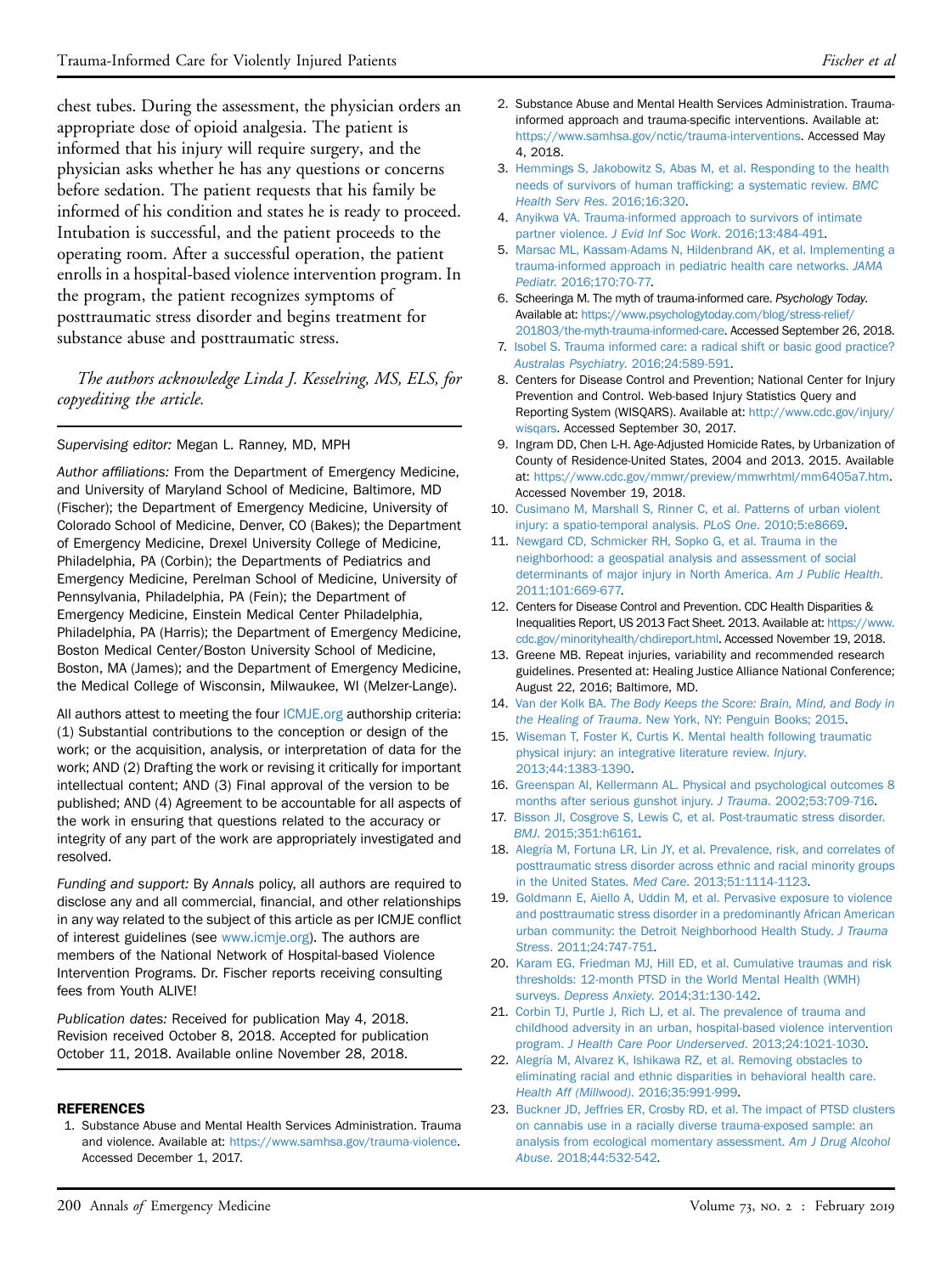- 24. [Earleywine M, Bolles JR. Marijuana, expectancies, and post-traumatic](http://refhub.elsevier.com/S0196-0644(18)31372-6/sref24) [stress symptoms: a preliminary investigation.](http://refhub.elsevier.com/S0196-0644(18)31372-6/sref24) J Psychoactive Drugs. [2014;46:171-177.](http://refhub.elsevier.com/S0196-0644(18)31372-6/sref24)
- <span id="page-8-0"></span>25. [Bonn-Miller MO, Babson KA, Vandrey R. Using cannabis to help you](http://refhub.elsevier.com/S0196-0644(18)31372-6/sref25) [sleep: heightened frequency of medical cannabis use among those](http://refhub.elsevier.com/S0196-0644(18)31372-6/sref25) with PTSD. [Drug Alcohol Depend](http://refhub.elsevier.com/S0196-0644(18)31372-6/sref25). 2014;136:162-165.
- <span id="page-8-1"></span>26. [Lau JBC, Magarey J, Wiechula R. Violence in the emergency](http://refhub.elsevier.com/S0196-0644(18)31372-6/sref26) [department: an ethnographic study \(part II\).](http://refhub.elsevier.com/S0196-0644(18)31372-6/sref26) Int Emerg Nurs. [2012;20:126-132](http://refhub.elsevier.com/S0196-0644(18)31372-6/sref26).
- 27. [Taylor JL, Rew L. A systematic review of the literature: workplace](http://refhub.elsevier.com/S0196-0644(18)31372-6/sref27) [violence in the emergency department.](http://refhub.elsevier.com/S0196-0644(18)31372-6/sref27) J Clin Nurs. 2011;20: [1072-1085.](http://refhub.elsevier.com/S0196-0644(18)31372-6/sref27)
- <span id="page-8-2"></span>28. [Dominguez-Gomez E, Rutledge DN. Prevalence of secondary traumatic](http://refhub.elsevier.com/S0196-0644(18)31372-6/sref28) [stress among emergency nurses.](http://refhub.elsevier.com/S0196-0644(18)31372-6/sref28) J Emerg Nurs. 2009;35:199-204; [quiz 273-274](http://refhub.elsevier.com/S0196-0644(18)31372-6/sref28).
- <span id="page-8-3"></span>29. [Hamilton S, Tran V, Jamieson J. Compassion fatigue in emergency](http://refhub.elsevier.com/S0196-0644(18)31372-6/sref29) [medicine: the cost of caring.](http://refhub.elsevier.com/S0196-0644(18)31372-6/sref29) Emerg Med Australas. 2016;28: [100-103.](http://refhub.elsevier.com/S0196-0644(18)31372-6/sref29)
- <span id="page-8-4"></span>30. [Dasan S, Gohil P, Cornelius V, et al. Prevalence, causes and](http://refhub.elsevier.com/S0196-0644(18)31372-6/sref30) [consequences of compassion satisfaction and compassion fatigue in](http://refhub.elsevier.com/S0196-0644(18)31372-6/sref30) [emergency care: a mixed-methods study of UK NHS consultants.](http://refhub.elsevier.com/S0196-0644(18)31372-6/sref30) Emerg Med J[. 2015;32:588-594](http://refhub.elsevier.com/S0196-0644(18)31372-6/sref30).
- 31. [Bellolio MF, Cabrera D, Sadosty AT, et al. Compassion fatigue is similar](http://refhub.elsevier.com/S0196-0644(18)31372-6/sref31) [in emergency medicine residents compared to other medical and](http://refhub.elsevier.com/S0196-0644(18)31372-6/sref31) surgical specialties. West J Emerg Med[. 2014;15:629-635.](http://refhub.elsevier.com/S0196-0644(18)31372-6/sref31)
- <span id="page-8-5"></span>32. [Schmidt M, Haglund K. Debrief in emergency departments to improve](http://refhub.elsevier.com/S0196-0644(18)31372-6/sref32) [compassion fatigue and promote resiliency.](http://refhub.elsevier.com/S0196-0644(18)31372-6/sref32) J Trauma Nurs. [2017;24:317-322](http://refhub.elsevier.com/S0196-0644(18)31372-6/sref32).
- <span id="page-8-6"></span>33. [Sansone RA, Sansone LA. Physician grief with patient death.](http://refhub.elsevier.com/S0196-0644(18)31372-6/sref33) Innov Clin Neurosci[. 2012;9:22-26](http://refhub.elsevier.com/S0196-0644(18)31372-6/sref33).
- <span id="page-8-7"></span>34. [Rhodes-Kropf J, Carmody SS, Seltzer D, et al.](http://refhub.elsevier.com/S0196-0644(18)31372-6/sref34) "This is just too awful; I just can'[t believe I experienced that...](http://refhub.elsevier.com/S0196-0644(18)31372-6/sref34)": medical students' reactions to their "most memorable" patient death. Acad Med[. 2005;80:634-640.](http://refhub.elsevier.com/S0196-0644(18)31372-6/sref34)
- <span id="page-8-8"></span>35. [Sullivan AM, Lakoma MD, Block SD. The status of medical education](http://refhub.elsevier.com/S0196-0644(18)31372-6/sref35) [in end-of-life care: a national report.](http://refhub.elsevier.com/S0196-0644(18)31372-6/sref35) J Gen Intern Med. 2003;18: [685-695.](http://refhub.elsevier.com/S0196-0644(18)31372-6/sref35)
- <span id="page-8-9"></span>36. [Bartels JB. The pause.](http://refhub.elsevier.com/S0196-0644(18)31372-6/sref36) Crit Care Nurse. 2014;34:74-75.
- <span id="page-8-10"></span>37. Wlassoff V. How does post-traumatic stress disorder change the brain. Available at: [http://brainblogger.com/2015/01/24/how-does-post](http://brainblogger.com/2015/01/24/how-does-post-traumatic-stress-disorder-change-the-brain)[traumatic-stress-disorder-change-the-brain](http://brainblogger.com/2015/01/24/how-does-post-traumatic-stress-disorder-change-the-brain). Accessed May 4, 2018.
- 38. [Bremner JD. Traumatic stress: effects on the brain.](http://refhub.elsevier.com/S0196-0644(18)31372-6/sref38) Dialogues Clin Neurosci[. 2006;8:445-461](http://refhub.elsevier.com/S0196-0644(18)31372-6/sref38).
- <span id="page-8-12"></span>39. US Department of Health and Human Services, Substance Abuse and Mental Health Services Administration. Trauma-Informed Care in Behavioral Health Services. Treatment Improvement Protocol (TIP) Series 57. Rockville, MD: U.S. Department of Health and Human Services, Substance Abuse and Mental Health Services Administration, Center for Substance Abuse Treatment; 2014. HHS Publication No. (SMA) 13-4801.
- 40. [Purtle J, Adams-Harris E, Frisby B, et al. Gender differences in](http://refhub.elsevier.com/S0196-0644(18)31372-6/sref40) [posttraumatic stress symptoms among participants of a violence](http://refhub.elsevier.com/S0196-0644(18)31372-6/sref40) [intervention program at a pediatric hospital: a pilot study.](http://refhub.elsevier.com/S0196-0644(18)31372-6/sref40) Fam Community Health[. 2016;39:113-119](http://refhub.elsevier.com/S0196-0644(18)31372-6/sref40).
- <span id="page-8-11"></span>41. [Corbin TJ, Rich JA, Bloom SL, et al. Developing a trauma-informed,](http://refhub.elsevier.com/S0196-0644(18)31372-6/sref41) [emergency department](http://refhub.elsevier.com/S0196-0644(18)31372-6/sref41)–[based intervention for victims of urban](http://refhub.elsevier.com/S0196-0644(18)31372-6/sref41) violence. [J Trauma Dissociation](http://refhub.elsevier.com/S0196-0644(18)31372-6/sref41). 2011;12:510-525.
- 42. [James TL, Bibi S, Langlois BK, et al. Boston Violence Intervention](http://refhub.elsevier.com/S0196-0644(18)31372-6/sref42) [Advocacy Program: a qualitative study of client experiences and](http://refhub.elsevier.com/S0196-0644(18)31372-6/sref42) perceived effect. Acad Emerg Med[. 2014;21:742-751](http://refhub.elsevier.com/S0196-0644(18)31372-6/sref42).
- <span id="page-8-13"></span>43. [Testa A, Giannuzzi R, Sollazzo F, et al. Psychiatric emergencies \(part I\):](http://refhub.elsevier.com/S0196-0644(18)31372-6/sref43) [psychiatric disorders causing organic symptoms.](http://refhub.elsevier.com/S0196-0644(18)31372-6/sref43) Eur Rev Med Pharmacol Sci[. 2013;17\(suppl 1\):55-64](http://refhub.elsevier.com/S0196-0644(18)31372-6/sref43).
- <span id="page-8-14"></span>44. [Abraham MK, Aquino PR, Kuo DC. Special considerations in trauma](http://refhub.elsevier.com/S0196-0644(18)31372-6/sref44) patients. [Emerg Med Clin North Am](http://refhub.elsevier.com/S0196-0644(18)31372-6/sref44). 2015;33:853-861.
- <span id="page-8-15"></span>45. [Fishkind A. Calming agitation with words, not drugs: 10](http://refhub.elsevier.com/S0196-0644(18)31372-6/sref45) [commandments for safety.](http://refhub.elsevier.com/S0196-0644(18)31372-6/sref45) Curr Psychiatr. 2002;1:32-39.
- <span id="page-8-16"></span>46. [Liebschutz J, Schwartz S, Hoyte J, et al. A chasm between injury and](http://refhub.elsevier.com/S0196-0644(18)31372-6/sref46) [care: experiences of black male victims of violence.](http://refhub.elsevier.com/S0196-0644(18)31372-6/sref46) J Trauma. [2010;69:1372-1378.](http://refhub.elsevier.com/S0196-0644(18)31372-6/sref46)
- <span id="page-8-17"></span>47. Anderson E. [Code of the Street: Decency, Violence, and the Moral Life](http://refhub.elsevier.com/S0196-0644(18)31372-6/sref47) of the Inner City[. New York, NY: W W Norton & Co; 2000](http://refhub.elsevier.com/S0196-0644(18)31372-6/sref47).
- <span id="page-8-18"></span>48. [Rich JA, Grey CM. Pathways to recurrent trauma among young black](http://refhub.elsevier.com/S0196-0644(18)31372-6/sref48) [men: traumatic stress, substance use, and the](http://refhub.elsevier.com/S0196-0644(18)31372-6/sref48) "code of the street. Am J Public Health[. 2005;95:816-824.](http://refhub.elsevier.com/S0196-0644(18)31372-6/sref48)
- <span id="page-8-19"></span>49. [Asbury BD. Anti-snitching norms and community loyalty.](http://refhub.elsevier.com/S0196-0644(18)31372-6/sref49) Oregon Law Rev[. 2010;89:1257-1312.](http://refhub.elsevier.com/S0196-0644(18)31372-6/sref49)
- <span id="page-8-20"></span>50. Conniff R. UBI in the Knife and Gun Club. 2009. Available at: [https://](https://www.smithsonianmag.com/arts-culture/ubi-in-the-knife-and-gun-club-140493319) [www.smithsonianmag.com/arts-culture/ubi-in-the-knife-and-gun-club-](https://www.smithsonianmag.com/arts-culture/ubi-in-the-knife-and-gun-club-140493319)[140493319](https://www.smithsonianmag.com/arts-culture/ubi-in-the-knife-and-gun-club-140493319). Accessed November 19, 2018.
- <span id="page-8-21"></span>51. Project Implicit. Available at: [https://implicit.harvard.edu/implicit/](https://implicit.harvard.edu/implicit/index.jsp) [index.jsp.](https://implicit.harvard.edu/implicit/index.jsp) Accessed April 8, 2018.
- <span id="page-8-22"></span>52. [Cooper C, Eslinger DM, Stolley PD. Hospital-based violence](http://refhub.elsevier.com/S0196-0644(18)31372-6/sref52) intervention programs work. J Trauma[. 2006;61:534-537; discussion](http://refhub.elsevier.com/S0196-0644(18)31372-6/sref52) [537-540.](http://refhub.elsevier.com/S0196-0644(18)31372-6/sref52)
- <span id="page-8-23"></span>53. [Steuwe C, Daniels JK, Frewen PA, et al. Effect of direct eye contact in](http://refhub.elsevier.com/S0196-0644(18)31372-6/sref53) [PTSD related to interpersonal trauma: an fMRI study of activation of an](http://refhub.elsevier.com/S0196-0644(18)31372-6/sref53) innate alarm system. [Soc Cogn Affect Neurosci](http://refhub.elsevier.com/S0196-0644(18)31372-6/sref53). 2014;9:88-97.
- <span id="page-8-24"></span>54. [Pynoos RS, Nader K. Prevention of psychiatric morbidity in children](http://refhub.elsevier.com/S0196-0644(18)31372-6/sref54) [after disaster. In: Shaffer D, Philips I, Enzer NB, eds.](http://refhub.elsevier.com/S0196-0644(18)31372-6/sref54) OSAP Prevention [Monograph-2: Prevention of Mental Disorders, Alcohol & Other Drug](http://refhub.elsevier.com/S0196-0644(18)31372-6/sref54) Use in Children & Adolescents[. Washington, DC: U.S. Government](http://refhub.elsevier.com/S0196-0644(18)31372-6/sref54) Printing Offi[ce; 1989:225-271](http://refhub.elsevier.com/S0196-0644(18)31372-6/sref54).
- 55. [Hobfoll SE, Watson P, Bell CC, et al. Five essential elements of](http://refhub.elsevier.com/S0196-0644(18)31372-6/sref55) [immediate and mid-term mass trauma intervention: empirical](http://refhub.elsevier.com/S0196-0644(18)31372-6/sref55) evidence. Psychiatry[. 2007;70:283-315.](http://refhub.elsevier.com/S0196-0644(18)31372-6/sref55)
- <span id="page-8-25"></span>56. [Saxe G, Stoddard F, Courtney D, et al. Relationship between acute](http://refhub.elsevier.com/S0196-0644(18)31372-6/sref56) [morphine and the course of PTSD in children with burns.](http://refhub.elsevier.com/S0196-0644(18)31372-6/sref56) J Am Acad [Child Adolesc Psychiatry](http://refhub.elsevier.com/S0196-0644(18)31372-6/sref56). 2001;40:915-921.
- 57. [Stoddard FJ Jr, Sorrentino EA, Ceranoglu TA, et al. Preliminary evidence](http://refhub.elsevier.com/S0196-0644(18)31372-6/sref57) [for the effects of morphine on posttraumatic stress disorder symptoms in](http://refhub.elsevier.com/S0196-0644(18)31372-6/sref57) [one- to four-year-olds with burns.](http://refhub.elsevier.com/S0196-0644(18)31372-6/sref57) J Burn Care Res. 2009;30:836-843.
- <span id="page-8-26"></span>58. [Meghani SH, Byun E, Gallagher RM. Time to take stock: a meta](http://refhub.elsevier.com/S0196-0644(18)31372-6/sref58)[analysis and systematic review of analgesic treatment disparities for](http://refhub.elsevier.com/S0196-0644(18)31372-6/sref58) [pain in the United States.](http://refhub.elsevier.com/S0196-0644(18)31372-6/sref58) Pain Med. 2012;13:150-174.
- <span id="page-8-27"></span>59. World Health Organization. About social determinants of health. Available at: [http://www.who.int/social\\_determinants/sdh\\_de](http://www.who.int/social_determinants/sdh_definition/en/)finition/ [en/](http://www.who.int/social_determinants/sdh_definition/en/). Accessed October 13, 2017.
- 60. [Braveman P, Gottlieb L. The social determinants of health: it](http://refhub.elsevier.com/S0196-0644(18)31372-6/sref60)'s time to [consider the causes of the causes.](http://refhub.elsevier.com/S0196-0644(18)31372-6/sref60) Public Health Rep. [2014;129\(suppl 2\):19-31](http://refhub.elsevier.com/S0196-0644(18)31372-6/sref60).
- <span id="page-8-28"></span>61. [Portes A, Fernández-Kelly P, Light DW. Life on the edge: immigrants](http://refhub.elsevier.com/S0196-0644(18)31372-6/sref61) [confront the American health system.](http://refhub.elsevier.com/S0196-0644(18)31372-6/sref61) Ethn Racial Stud. 2012;35:3-22.
- <span id="page-8-29"></span>62. [Richardson LD, Babcock Irvin C, Tamayo-Sarver JH. Racial and ethnic](http://refhub.elsevier.com/S0196-0644(18)31372-6/sref62) [disparities in the clinical practice of emergency medicine.](http://refhub.elsevier.com/S0196-0644(18)31372-6/sref62) Acad Emerg Med[. 2003;10:1184-1188.](http://refhub.elsevier.com/S0196-0644(18)31372-6/sref62)
- <span id="page-8-30"></span>63. O'[Malley P, Brown K, Mace SE. American Academy of Pediatrics](http://refhub.elsevier.com/S0196-0644(18)31372-6/sref63) [Committee on Pediatric Emergency Medicine; American College of](http://refhub.elsevier.com/S0196-0644(18)31372-6/sref63) [Emergency Physicians Pediatric Emergency Medicine Committee.](http://refhub.elsevier.com/S0196-0644(18)31372-6/sref63) [Patient- and family-centered care and the role of the emergency](http://refhub.elsevier.com/S0196-0644(18)31372-6/sref63) [physician providing care to a child in the emergency department.](http://refhub.elsevier.com/S0196-0644(18)31372-6/sref63) Pediatrics[. 2006;118:2242-2244.](http://refhub.elsevier.com/S0196-0644(18)31372-6/sref63)
- <span id="page-8-31"></span>64. Rotondo MF, Cribari C, Smith RS. [Resources for Optimal Care of the](http://refhub.elsevier.com/S0196-0644(18)31372-6/sref64) Injured Patient[. Chicago, IL: American College of Surgeons; 2014](http://refhub.elsevier.com/S0196-0644(18)31372-6/sref64).
- <span id="page-8-32"></span>65. National Network of Hospital-based Violence Intervention Programs. Available at: <http://nnhvip.org/>. Accessed March 22, 2018.
- <span id="page-8-33"></span>66. Karraker N, Cunningham RM, Becker MG, et al. Violence Is Preventable: A Best Practices Guide for Launching & Sustaining a Hospital-Based Program to Break the Cycle of Violence. 2011. Available at: [https://www.ncjrs.gov/App/Publications/abstract.aspx?](https://www.ncjrs.gov/App/Publications/abstract.aspx?ID=260856) [ID](https://www.ncjrs.gov/App/Publications/abstract.aspx?ID=260856)=[260856](https://www.ncjrs.gov/App/Publications/abstract.aspx?ID=260856). Accessed December 1, 2017.
- <span id="page-8-34"></span>67. [Johnson SB, Bradshaw CP, Wright JL, et al. Characterizing the](http://refhub.elsevier.com/S0196-0644(18)31372-6/sref67) [teachable moment: is an emergency department visit a teachable](http://refhub.elsevier.com/S0196-0644(18)31372-6/sref67)